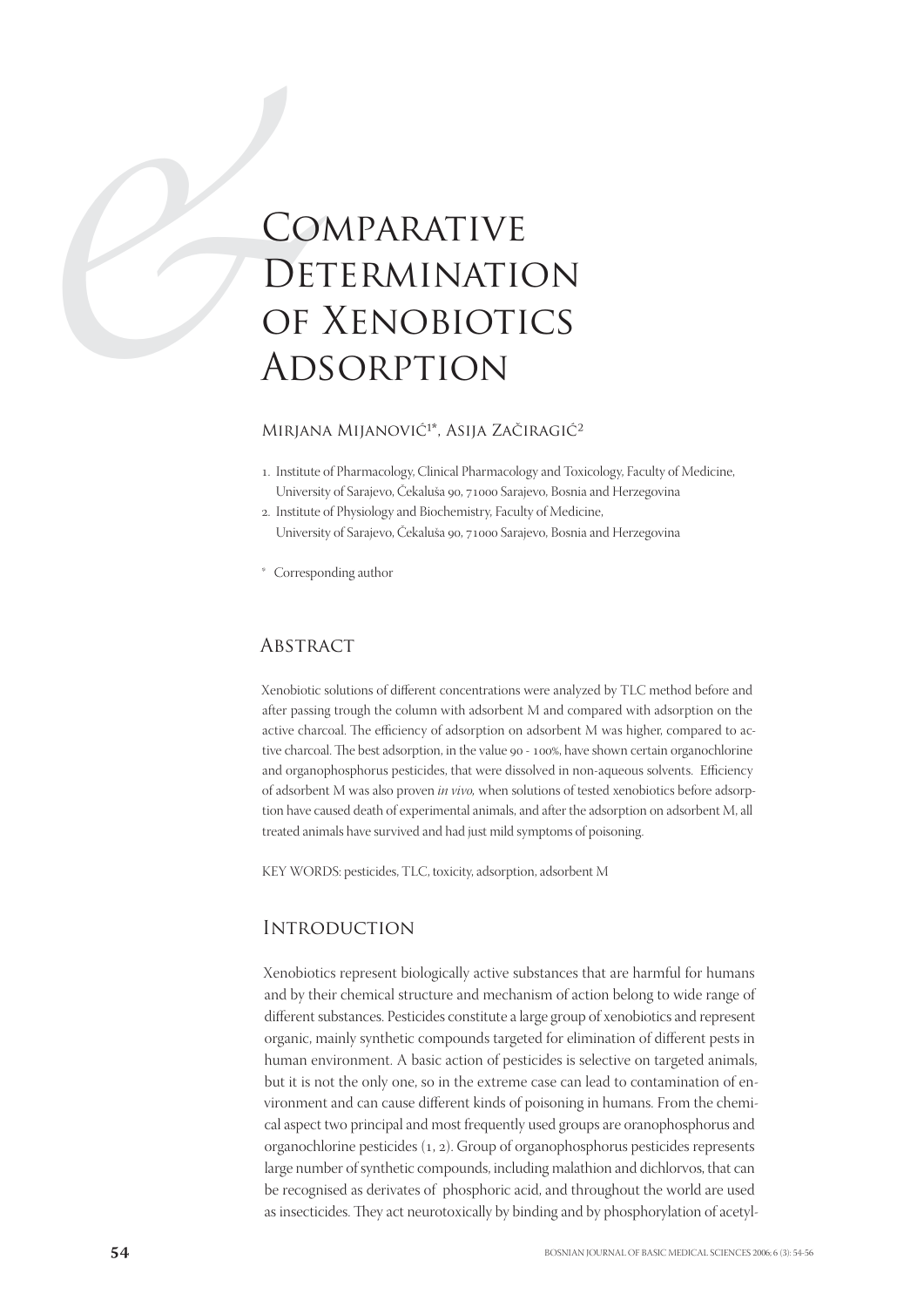cholinesterase in central, but as well in peripheral nervous system. Inhibition of the enzyme results in an action on muscarinic and nicotinic receptors, so their toxic actions in humans, and in mammals in general, cause nausea, vomiting, general prostration, visual impairment and breathing disorders, lacrimations, increased saliva production, bradicardia, hypotension or hypertension, convulsions, dizziness, confusion, comma and depression of breathing and heart action  $(3, 4)$ . Repeated exposure to organophosphorus compounds can have cumulative effect on organism, although they are mainly metabolised and excreted out of the body. Treatment of poisoning with organophosphorus pesticides include reactivators of cholinesterase. Study on relative potential of cumulative hatard and dose-response relation of organophosphorus pesticides, and cumulative risk of their usage, have determined unique basis for comparison of toxic potential of individual organophosphates with the use of comparative measurements methods, choice of gender and species of laboratory animals for all exposure routes of interest for humans. Presented analysis is targeted on plasma, red blood cell and brain cholinesterase inhibition of laboratory animals with specific data on enzyme activity in chronic and subchronic toxicity with oral, dermal and inhalation routes of use  $(5)$ . Organochlorine pesticides are large group of synthetic compounds that are used as insecticides. Their effect on animals can be rather toxic because of the long presence in the body, especially DDT that is extremely toxic for organisms in the food chain, and since 1970s is prohibited in agriculture in USA. Toxic actions of organochlorine insecticides are based on stimulation of central nervous system. These agents interfere with inactivation of the sodium channel in excitable membranes and cause rapid repetitive firing in most neurons  $(2)$ . Symptoms of the acute poisoning with organochlorine insecticides in mammals are nausea, vomiting, parestesia, tremor, convulsions, coma and breathing disorders, with pronounced toxicity on liver, kidneys and heart. Treatment of poisoning with organochlorine pesticides is mainly symptomatic  $(1, 3)$ .

## Aim of the Study

The aim of this study was to investigate adsorption of pesticides from solutes on adsorbent M and determination of the adsorption in vitro by chemical method of chromatography on thin layer (TLC), parallel with biological method of toxicity follow-up in vivo on laboratory animals, and comparison of obtained results with the adsorption on the layer of active charcoal.

# Materials and Methods

## CHEMICAL METHOD OF THIN LAYER CHROMATOGRAPHY - TLC

Solutes of tested pesticides: malation, dichlorvos, linden, DDD and DDE as metabolites of DDT (p.a. purity), were prepared in different concentrations of non-aqueous solvent (isopropyl alcohol, benzene, cyclohexane, ethanol, acetone and chloroform). Semiquantitative chemical analysis of pesticides from solutes was performed with TLC method, with the use of Silica gel G- 60 alufoliae  $F_{net}$  (Merck, Germany) in chromatographic system of acetonitrile (HPLC purity). Identification of obvious and clearly marked violet stains on florescent background was conducted with UV light  $(254 \text{ nm})$ whose intensity corresponded well with concentrations within standard curve for each individual pesticide. Testing of pesticides adsorption was performed by passing solutes of individual pesticide through grained adsorption layer  $(25 \text{ cm}^3)$  of adsorbent M (purified mixture of solid, saturated carbohydrates, natural origin, white or gray transparent mass, crystal structure, m.p.  $47^{\circ}$  - 65 $^{\circ}$ C, without odor, not soluble in water and ethanol, soluble in ether and volatile oils) and, parallel through the layer of active charcoal – carbo medicinalis.

#### BIOLOGICAL METHOD IN VIVO

Solutes of tested pesticides of different concentration prepared in the range of their multiple LD<sub>c</sub> value, were administered subcutaneously, intraperitonealy or orally to laboratory animals  $(4)$ . Determined dosage for each tested pesticide was administrated in equal volume to adult mice (Swiss-albino strain, both sexes, 25-30 g. of weight, groups of 6-10 animals), before and after the passing through adsorption layer  $25 \text{ cm}^3$  of adsorbent M in one group, and through the layer of active charcoal in the second group of animals. Control groups of mice were given pure solvent. Acute toxicity and symptoms of poisoning during 24-48 hours of exposure was followed.

## **RESULTS**

### MALATHION ANALYSIS

- TLC-method - Primary solute of malathion, prepared in concentration of  $0.5\%$ ,  $1\%$ ,  $2\%$ ,  $4\%$ , and  $10\%$  in isopropyl alcohol and 57% in benzene was applied and passed through a layer of adsorbent M and parallel through active charcoal. Obtained eluate is a secondary solute of malathion and was used for analysis. Samples of primary and secondary solute of malathion ( $20 \mu$ l), underwent